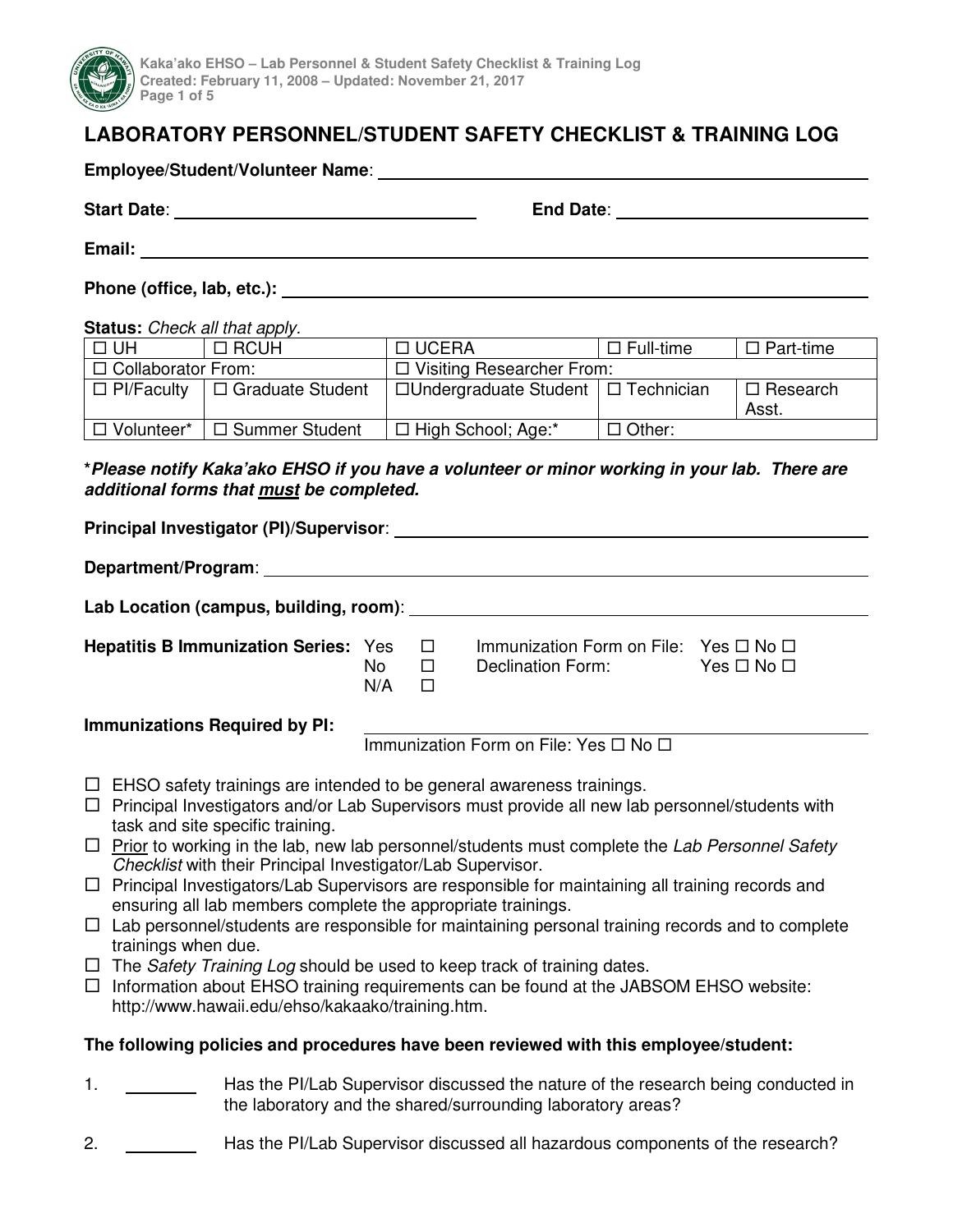

| Kaka'ako EHSO – Lab Personnel & Student Safety Checklist & Training Log |  |
|-------------------------------------------------------------------------|--|
| Created: February 11, 2008 – Updated: June 4, 2013                      |  |
| Page 2 of 5                                                             |  |

|     | Chemical (Health and Physical Hazards)<br>a.<br><b>Biological</b><br>b.<br>Electrical<br>c.<br>Hazardous Equipment (UV Radiation, Autoclaves, Equipment with<br>d.<br>moving parts, Equipment with mercury components, etc.)<br>Radioactive<br>е.<br>f.<br>Other: $\overline{\phantom{a}}$                                                                           |
|-----|----------------------------------------------------------------------------------------------------------------------------------------------------------------------------------------------------------------------------------------------------------------------------------------------------------------------------------------------------------------------|
| 3.  | Has the employee/student received instruction on known symptoms associated with<br>exposure to highly toxic chemicals or biological commodities used in the laboratory?                                                                                                                                                                                              |
| 4.  | Has the PI/Lab Supervisor discussed the need for the employee/student to inform<br>health care providers of the hazardous substances (chemical, biological, radioactive)<br>used in the laboratory?                                                                                                                                                                  |
| 5.  | Has the PI/Lab Supervisor reviewed the <i>Chemical Hygiene Plan</i> and all <i>Standard</i><br><b>Operating Procedures (SOPs for working with carcinogens, toxic chemicals and</b><br>drugs, reactive chemicals, mutagens, reproductive hazards, compressed gasses,<br>etc. such as formaldehyde, ethidium bromide, acrylamide, phenol, liquid nitrogen,<br>$etc.$ ? |
| 6.  | Has the PI/Lab Supervisor identified the location of Safety Data Sheets (SDS),<br>methods of access (e.g. manufacturer website, hardcopy, etc.), and demonstrated<br>how to use and understand a SDS?                                                                                                                                                                |
| 7.  | Has hazard assessment information concerning <i>Personal Protective Equipment</i><br>(PPE) required in the laboratory been reviewed, i.e. how to determine the<br>appropriate PPE to use when working with a chemical or biohazard?                                                                                                                                  |
|     | Eye/face protection (safety glasses vs. safety goggles vs. face shields,<br>a.<br>$etc.$ )                                                                                                                                                                                                                                                                           |
|     | Gloves (appropriate to the work being done, e.g. latex vs. nitrile, double<br>b.<br>gloving, etc.)                                                                                                                                                                                                                                                                   |
|     | Lab coats (closed front, special materials, etc.)/aprons<br>c.<br>d.<br>Closed-toe shoes<br>Proper attire<br>е.<br>Respirators *See item 11.<br>f.                                                                                                                                                                                                                   |
| 8.  | Has the PI/Lab Supervisor explained that all PPE must be removed prior to entering<br>common areas (e.g. elevator lobbies, breakrooms, office areas, bathrooms,<br>stairwells, outside the building) and before contact with communal items (e.g.<br>doorknobs, telephones, elevator buttons, etc.)?                                                                 |
| 9.  | Has the PI/Lab Supervisor explained how to properly transport materials within the<br>facility and between facilities, i.e. that all hazardous materials must be packaged<br>appropriately when transported through the buildings (secondary containment, the<br>use of carts, labeling, etc.)?                                                                      |
| 10. | Has the employee/student been trained in the proper use of <i>laboratory equipment</i><br>such as:                                                                                                                                                                                                                                                                   |

- a. Chemical Fume Hood
- b. **\_\_\_\_\_** Biosafety Cabinet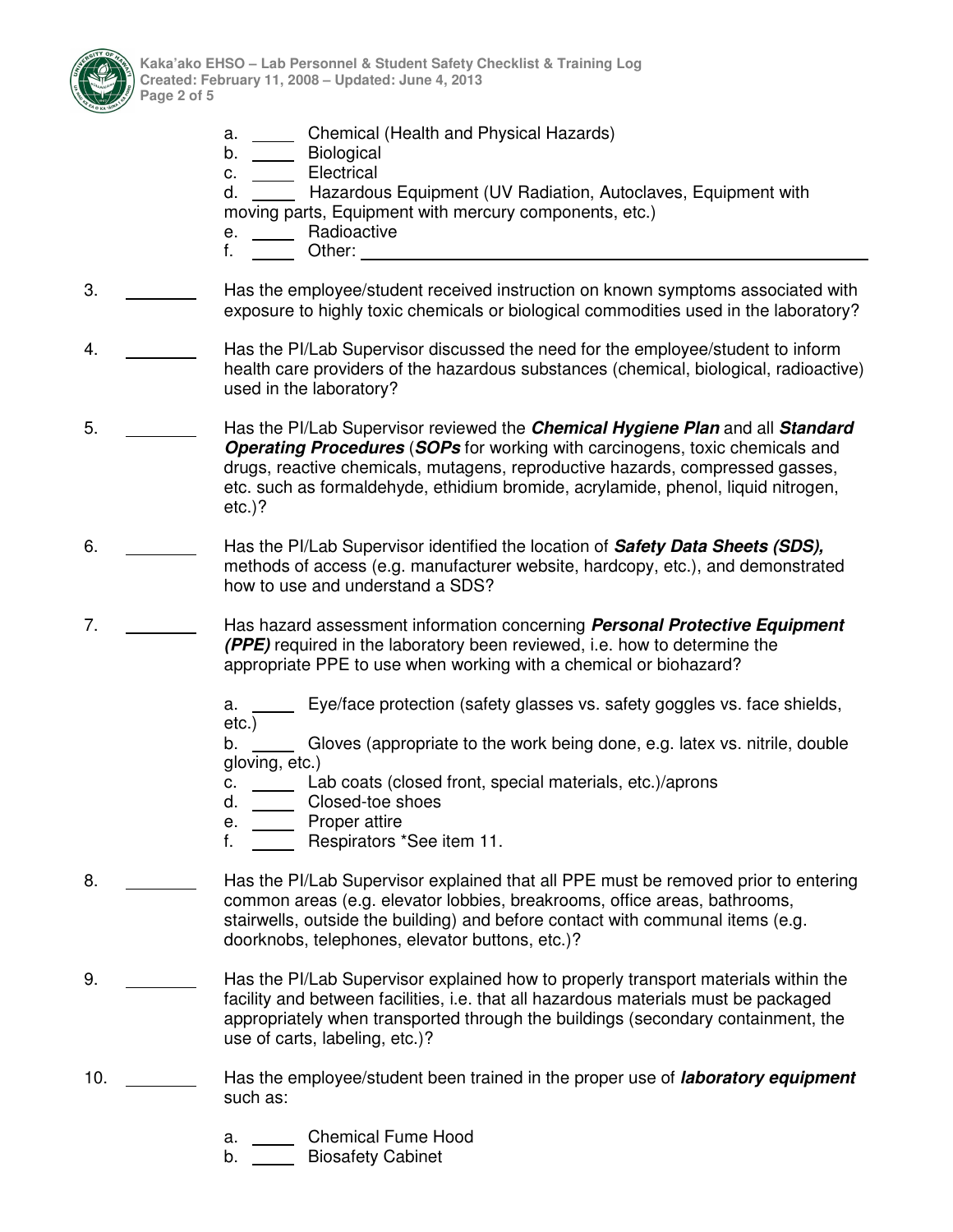

- c. \_\_\_\_\_ Autoclave
- d. \_\_\_\_\_\_ Other specialized lab equipment: \_\_\_\_\_\_\_\_\_\_\_\_\_\_
- 11. Does the employee/student need a **respirator**? If yes, arrange for exposure evaluation, training, and fit testing through the Kaka'ako EHSO and arrange for medical clearance by a licensed health practitioner.
- 12. Have the **Emergency Preparedness and Response Procedures** been explained to the employee/student and pertinent procedures reviewed for:
	- a. Spills (chemical, biological, radiological, etc.)
	- b. \_\_\_\_\_ Fire/evacuation
	- c. \_\_\_\_\_\_ Exposure to hazardous materials
	- d. \_\_\_\_\_ Personal injury
	- e. Incident Reporting
- 13. Have all **Emergency Equipment locations/procedures** been identified to the employee/student?
	- a. \_\_\_\_\_ Emergency Showers
	- b. \_\_\_\_\_\_ Emergency Eyewashes
	- c. \_\_\_\_\_ Fire Alarm Pull Stations
	- d. \_\_\_\_\_\_ Fire Extinguishers
	- e. \_\_\_\_\_\_ Spill Kits
	- f. \_\_\_\_\_\_ First Aid Kits
	- g. Emergency Contact Numbers
		- JABSOM Security: 692-1911/0911
			- UHCC Security: 586-3015

Kaka'ako EHSO: 692-1854/1855 or 590-0734/1554

UH Manoa Security: 956-6911

Emergency (Police, Fire, Medical): 9-911 (Must dial 9 from JABSOM phones. UHCC phones do not require dialing 9 first but there will be a momentary delay.)

PI/Lab Supervisor 24/7 contact numbers

- 14. Have the procedures for the proper handling of **Hazardous Materials and Hazardous Wastes** and **Biological Agents and Bloodborne Pathogens (BBP)**  been explained to the employee/student, including the **Hazardous Materials Management Plan**, **Waste Disposal Procedures**, **Biological Agents and Bloodborne Pathogens Exposure Control Plan**, **Chemical Inventory**, etc.
	- a. Chemical Material
		- Flammables
		- Corrosives
		- Toxics/mutagens/carcinogens
		- Highly reactive chemicals (air reactive, pyrophoric, water reactive)
		- Peroxide forming chemicals
		- Storage and Segregation
		- Inventory
		- Labeling
		- Secondary Containment when required
	- b. Chemical Waste
		- Accumulation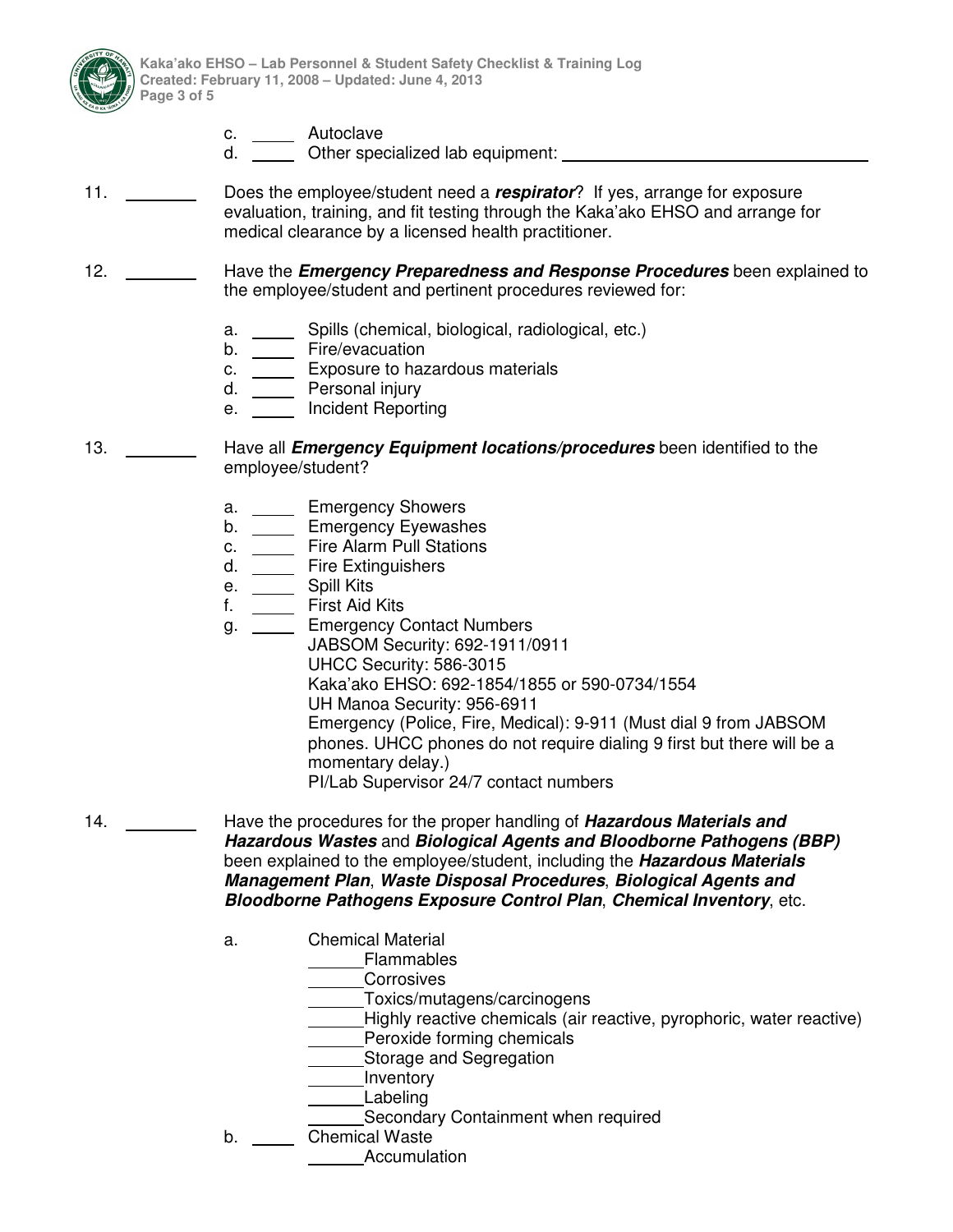

|     | Labeling<br><b>Primary and Secondary Containment</b><br><b>Disposal Procedures</b>                                         |  |
|-----|----------------------------------------------------------------------------------------------------------------------------|--|
|     | Compressed gases<br>c.                                                                                                     |  |
|     | Securing requirements                                                                                                      |  |
|     | Safe Use<br>Transport through the facility                                                                                 |  |
|     | Liquid nitrogen<br>d.                                                                                                      |  |
|     | Transport through the facility                                                                                             |  |
|     | Safe Use                                                                                                                   |  |
|     | Radioactive material<br>е.                                                                                                 |  |
|     | f.<br>Sharps (metal, non-metal, broken glass)                                                                              |  |
|     | Proper Use (Safer Sharps Technologies)                                                                                     |  |
|     | Containment                                                                                                                |  |
|     | Disposal<br><b>Biological Material &amp; Exposure Control</b>                                                              |  |
|     | g.<br>Biohazardous Waste Treatment and Disposal<br>h.                                                                      |  |
|     | i.<br>Biological Commodity Transport, Receiving, Shipping Restrictions                                                     |  |
|     | <b>Animal Use Policies</b>                                                                                                 |  |
|     |                                                                                                                            |  |
| 15. | Has the PI/Lab Supervisor explained the Kaka'ako No Open Flames Policy to the<br>employee/student?                         |  |
| 16. | Has the PI/Lab Supervisor reviewed the <i>laboratory signage</i> (warning signs, door                                      |  |
|     | signs, etc.) with the employee/student?                                                                                    |  |
| 17. | Have the Security and Authorized Entry/Escort procedures been explained?                                                   |  |
| 18. | Has the PI/Lab Supervisor explained all Training requirements and any health<br>surveillance and/or vaccinations required? |  |
|     |                                                                                                                            |  |

Contact Kaka'ako EHSO at 692-1851/1855 or at kakaako-ehso@lists.hawaii.edu with any questions or concerns.

| Employee/Student Signature: | Jate |
|-----------------------------|------|
|                             |      |

Principle Investigator Signature: Date: (Or Lab Supervisor)

- **1. Keep the completed forms with employee/student training records.**
- **2. Send a copy to Kaka'ako EHSO (Office: BSB 112 or Fax: 692-1957).**
- **3. The employee/student should keep a personal copy.**